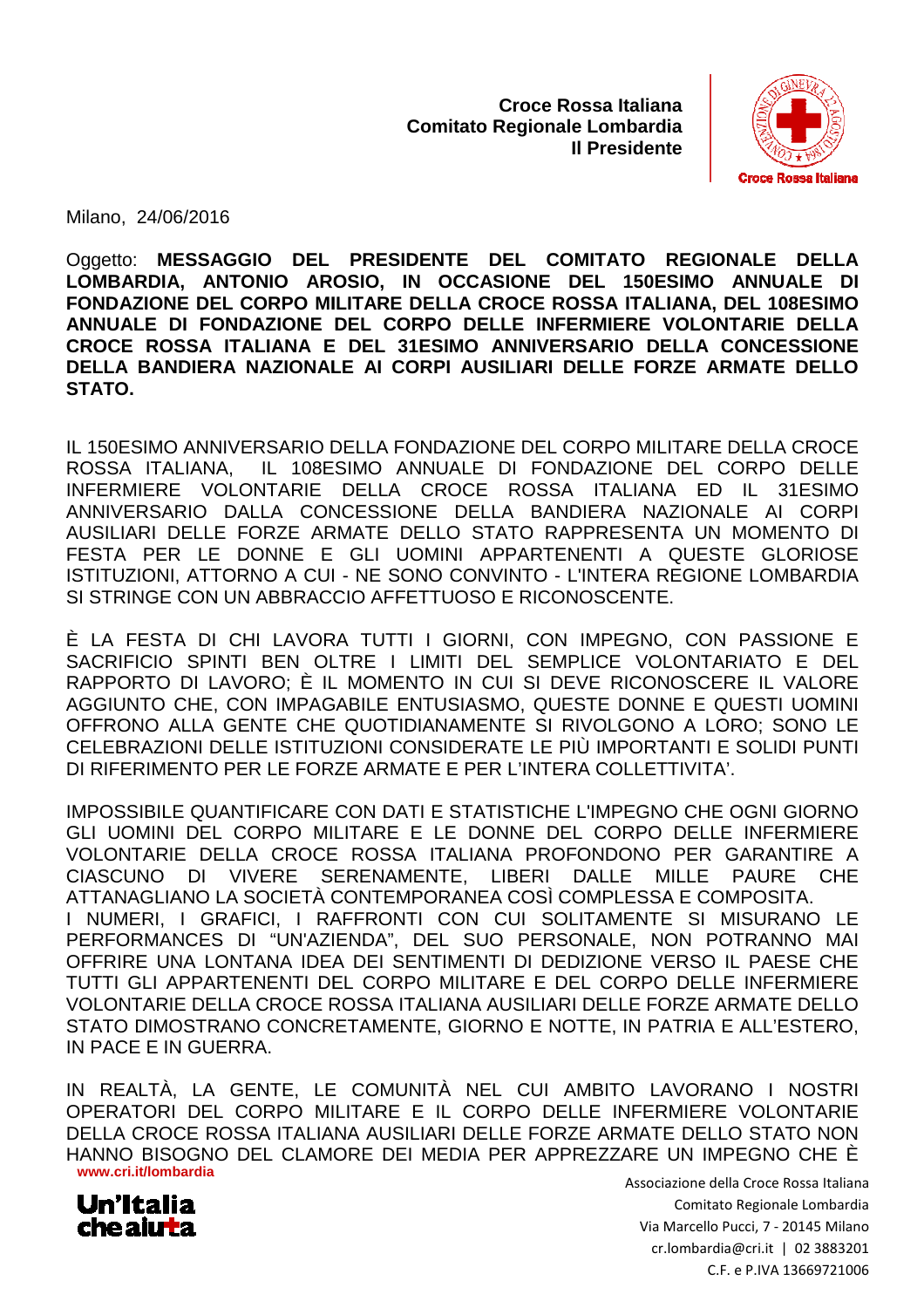**Croce Rossa Italiana Comitato Regionale Lombardia Il Presidente**



FATTO DI TANTI, PICCOLI MA SIGNIFICATIVI GESTI DI ATTENZIONE VERSO LA GENTE, SEMPRE PIÙ DESIDEROSA DI UMANITA', CON PARTICOLARE RIGUARDO ALLE PERSONE PIÙ ESPOSTE AI PERICOLI E ALLE PAURE, COME I BAMBINI, LE DONNE, GLI ANZIANI, I POVERI E LE MINORANZE DI QUALSIASI GENERE.

ED I SENTIMENTI DI GRA COSTANTEMENTE DIMOSTRA VERSO I CORPI AUSILIARI DELLE FORZE ARMATE DELLO STATO SI VANNO SEMPRE PIÙ RAFFORZANDO TANTO PIÙ LA COLLETTIVITÀ SI CONTO DELLE AUMENTATE DIFFICOLTÀ A CUI VANNO INCONTRO I MILITARI DEL CORPO IN UN MOMENTO, COME L'ATTUALE, DI SIGNIFICATIVA CONTRAZIONE DELLA SPESA PUBBLICA E DI RIORGANIZZAZIONE DELL'ASSOCIAZIONE. CHE LA GENTE CONTINUAMENTE E IL UMANITA', CON PARTICOLARE RIGUARDO ALLE<br>ICOLI E ALLE PAURE, COME I BAMBINI, LE DONNE, GLI<br>NZE DI QUALSIASI GENERE.<br>TITUDINE CHE LA GENTE CONTINUAMENTE E<br>ERSO I CORPI AUSILIARI DELLE FORZE ARMATE DELLO<br>RAFFORZANDO TANTO

LE ODIERNE RICORRENZE SI PRESTANO, PER LA COINCIDENZA TEMPORALE, AD AMPLIARE IL MOMENTO CELEBRATIVO A TRE EVENTI IMPORTANTI, SIA PURE IN DIVERSA MISURA, PER IL 150° ANNUALE DI FONDAZIONE DEL CORPO MILITARE DELLA CROCE ROSSA ITALIANA, PER IL 108° ANNUALE DI FONDAZIONE DEL CORPO DELLE CROCE ROSSA ITALIANA, PER IL 108º ANNUALE DI FONDAZIONE DEL CORPO DELLE<br>INFERMIERE VOLONTARIE DELLA CROCE ROSSA ITALIANA ED 31º ANNIVERSARIO DELLA CONCESSIONE DELLA BANDIERA NAZIONALE AI CORPI AUSILIARI DELLE FORZE ARMATE DELLO STATO.

SONO MOMENTI CHE IL CORPO MILITARE E IL CORPO DELLE INFERMIERE VOLONTARIE DELLA CROCE ROSSA ITALIANA INTENDONO CELEBRARE CON PARTICOLARE INTENSITÀ EMOTIVA, PERCHÉ, SIA PURE NELLA LORO EVIDENTE DIVERSITÀ, ESPRIMONO QUEI SENTIMENTI DI UNITARIETÀ, DI COMUNANZA, DI CONDIVISIONE DI INTENTI CHE RAPPRESENTANO IL FILO CONDUTTORE, ORA PIÙ CHE MAI, DELLA NOSTRA MISSION.

LA STORIA DEL PAESE È RICCA DI UN VISSUTO DI DONNE E UOMINI CHE HANNO FORTEMENTE VOLUTO, CON UN DECISO IMPEGNO COMUNE, CREARE E RAFFORZARE CONTINUAMENTE UNA DEMOCRAZIA SEMPRE PIÙ PARTECIPATA E SOLIDALE. LA STORIA CI CONSEGNA PAGINE, INTENSE ED EROICHE, SCRITTE DA DONNE ED UOMINI ECCEZIONALI: MILITARI, INFERMIERE VOLONTARIE CHE SI SONO DISTINTI PER VOCAZIONE MORALE, SENSO DEL DOVERE, IMPEGNO NEL LAVORO E NELLA VITA DI TUTTI I GIORNI. ON.<br>RICCA DI UN VISSUTO DI DONNE E UOMINI CHE HANNO<br>DN UN DECISO IMPEGNO COMUNE, CREARE E RAFFORZARE<br>MOCRAZIA SEMPRE PIÙ PARTECIPATA E SOLIDALE.<br>\ PAGINE, INTENSE ED EROICHE, SCRITTE DA DONNE ED VITENDONO CELEBRARE CON<br>PURE NELLA LORO EVIDENTE<br>TARIETÀ, DI COMUNANZA, DI<br>LO CONDUTTORE, ORA PIÙ CHE<br>DONNE E UOMINI CHE HANNO<br>MUNE, CREARE E RAFFORZARE<br>TECIPATA E SOLIDALE.<br>JICHE, SCRITTE DA DONNE ED<br>NEL CHE SI SONO DISTI

QUESTO FORTE INTENTO UNITARIO, CHE HA SEMPRE CARATTERIZZA CULTURA OPERATIVA DEL CORPO MILITARE E DEL CORPO DELLE INFERMIERE VOLONTARIE DELLA CROCE ROSSA ITALIANA AUSILIARI DELLE FORZE ARMATE DELLO STATO, QUESTA VOGLIA DI FARE SQUADRA CON LE FORZE SANE DELLA SOCIETÀ, DI CONDIVIDERE STRATEGICAMENTE PROBLEMI E SOLUZIONI, RENDONO L LE NOSTRE ISTITUZIONI SEMPRE VICINE ALLA GENTE E PRONTE AD AFFRONTARE I MILLE PROBLEMI QUOTIDIANI CHE TANTE PERSONE DEVONO AFFRONTARE.